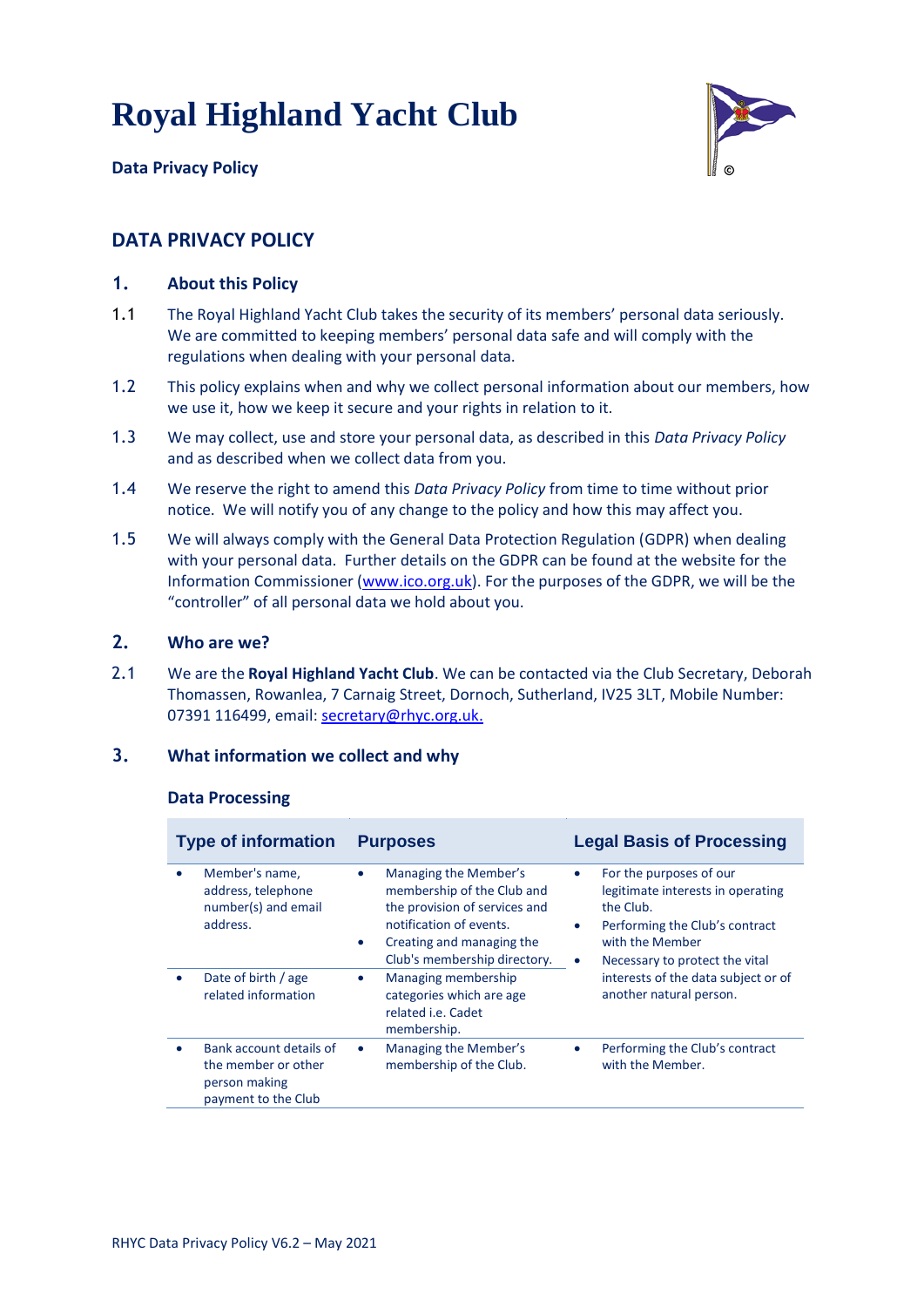

## **Data Privacy Policy**

### **Data Publication**

| <b>Type of information</b> |                                                                                                          | <b>Purposes</b>        |                                                                                                                                                                                                                                                                                                  | <b>Legal Basis of Processing</b> |                                                                                                                                                                                                                                                                                                                                |
|----------------------------|----------------------------------------------------------------------------------------------------------|------------------------|--------------------------------------------------------------------------------------------------------------------------------------------------------------------------------------------------------------------------------------------------------------------------------------------------|----------------------------------|--------------------------------------------------------------------------------------------------------------------------------------------------------------------------------------------------------------------------------------------------------------------------------------------------------------------------------|
| signs.                     | Member's name,<br>address, email address,<br>yacht name,<br>class/rig/LOA, sail<br>number and radio call | $\bullet$<br>$\bullet$ | Collected and shared<br>between club members in the<br>newsletter, Membership List<br>booklet and/or Journal to<br>allow members to make<br>contact with each other.<br>Collected for a muster/cruise-<br>in-company/social sailing<br>network cruise and shared<br>between those participating. | $\bullet$<br>$\bullet$           | We will seek the Member's<br>consent to publish their personal<br>data as part of their membership<br>application.<br>Member may withdraw their<br>consent at any time by contacting<br>the Secretary by e-mail or letter<br>to tell us that they no longer wish<br>their details to appear in the<br>Membership List booklet. |

3.1 In addition, the Club may arrange for photographs or videos to be taken of Club activities and published on our website or social media channels to promote the Club.

### **4. How we protect your personal data**

- 4.1 We have implemented generally accepted standards of technology and operational security in order to protect personal data from loss, misuse, or unauthorised alteration or destruction.
- 4.2 The Secretary will process membership applications electronically and hold all information on a database on a dedicated laptop computer. All personal documents are held securely, i.e. electronic documents are encrypted, password protected and backed-up on a regular basis. The back-up is 'Cloud' based and held within the European Economic Area (EEA).
- 4.3 We have in place Policies and Procedures designed to protect the security of members' personal data.
- 4.4 Please note however that where you are transmitting information to us over the internet this can never be guaranteed to be 100% secure (see Section 7).

### **5. Who else has access to the information you provide us?**

- 5.1 We will never sell your personal data. We will not share your personal data with any third parties without your prior consent (which you are free to withhold) except where required to do so by law, or as set out in the table above, or paragraph 5.2 below.
- 5.2 We may pass your personal data to third parties who are service providers, agents and subcontractors to us for the purposes of completing tasks and providing services to you on our behalf (e.g. for applications for blue ensign warrants, to print newsletters, Membership List booklet, Journal and/or other mailings). However, we disclose only the personal data that is necessary for the third party to deliver the service and we have a contract in place that requires them to keep your information secure and not to use it for their own purposes.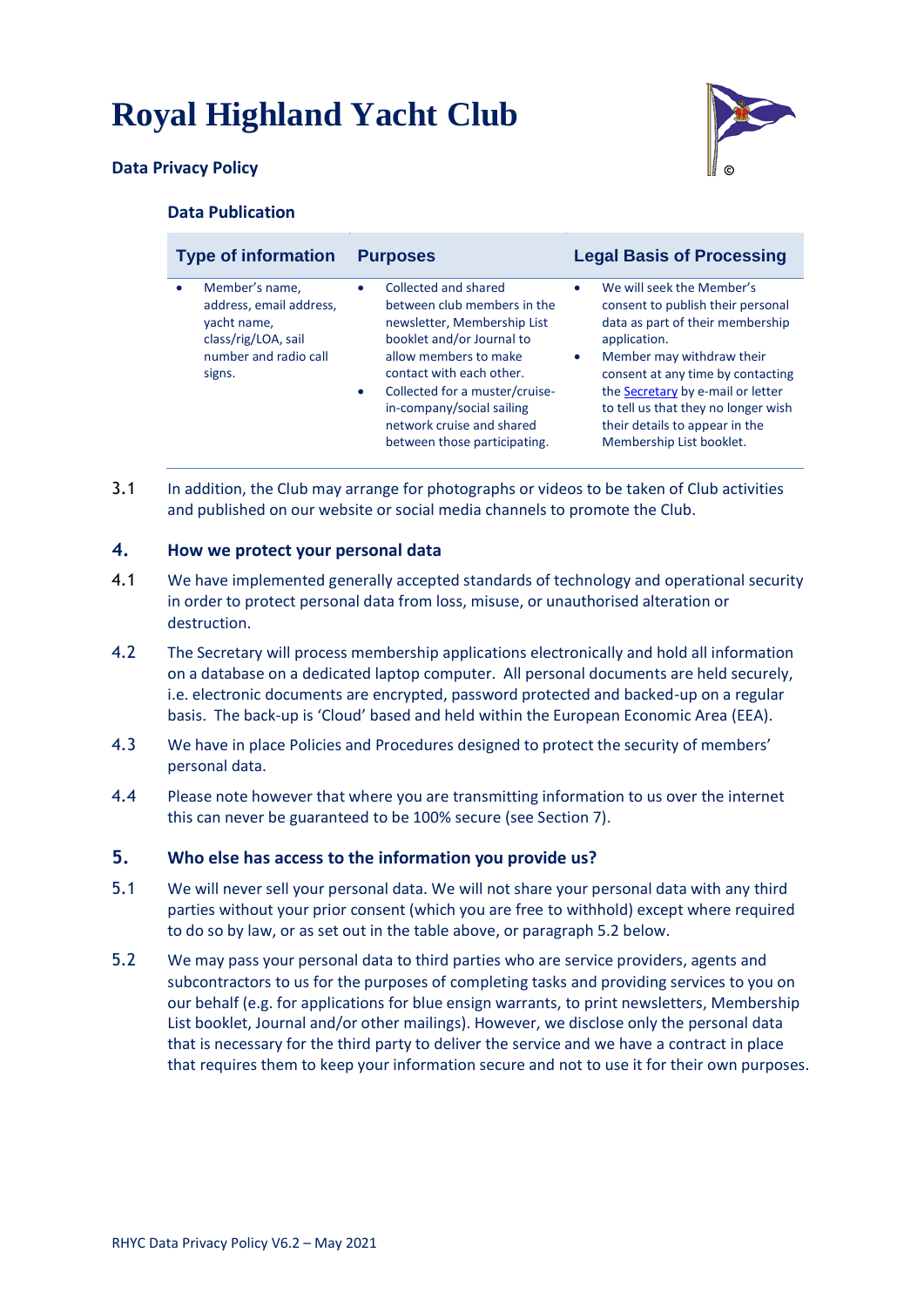

## **Data Privacy Policy**

## **6. How long do we keep your information?**

- 6.1 We will hold your personal data on our systems for as long as you are a member of the Club and for as long afterwards as is necessary to comply with our legal obligations. What information we keep is summarised in our Data Retention Schedule.
- 6.2 We will review your personal data every year to establish whether we are still entitled to process it. If we decide that we are not entitled to do so, we will stop processing your personal data except that we will retain your personal data in an archived form in order to be able to comply with future legal obligations e.g. compliance with tax requirements and exemptions, and the establishment, exercise or defence of legal claims.
- 6.3 We securely destroy all membership records and financial information once we have used it and no longer need it.
- 6.4 If you choose to leave the Club, we will write to you to confirm your membership records and financial information have been securely deleted.

## **7. Your Responsibility**

#### **Your Data**

- In joining the RHYC, and consenting to the publication options of this *Data Privacy Policy*, you have a responsibility to keep members' personal information within the Club. Any members personal information shared with you via the Membership List booklet and/or other means is intended for your personal use only.
- You are responsible for ensuring that the information held about you is accurate and upto- date. This can be done by contacting the [Secretary.](mailto:secretary@rhyc.org.uk)

#### **Publications**

- The list of members contained in the Membership List booklet is confidential to the membership, and therefore the list should not, in whole or in part, be gifted, loaned, sold or otherwise communicated to any person or body not a member of the Club.
- All copies of the Membership List booklet must be confidentially destroyed at the end of each year or on ceasing to be a member of the Club.

#### **Website**

- The Club website may, from time to time, contain links to and from the websites of other selected networks, advertisers and affiliates. If a member follows a link to any of these websites, please note that these websites have their own privacy policies and that we do not accept any responsibility or liability for these policies. These policies should be checked before submitting any personal data to these websites.
- The content in the Members Only pages of our website is strictly for the personal use of members and may not be used for any other purpose or disclosed to non-members.
- Website passwords should only be saved in a browser if the device itself is password protected and has appropriate anti-virus protection to prevent online theft of these saved credentials.
- The Members Only section of the website should not be accessed on shared machines located in Internet cafés or other publicly available devices in areas where the practice